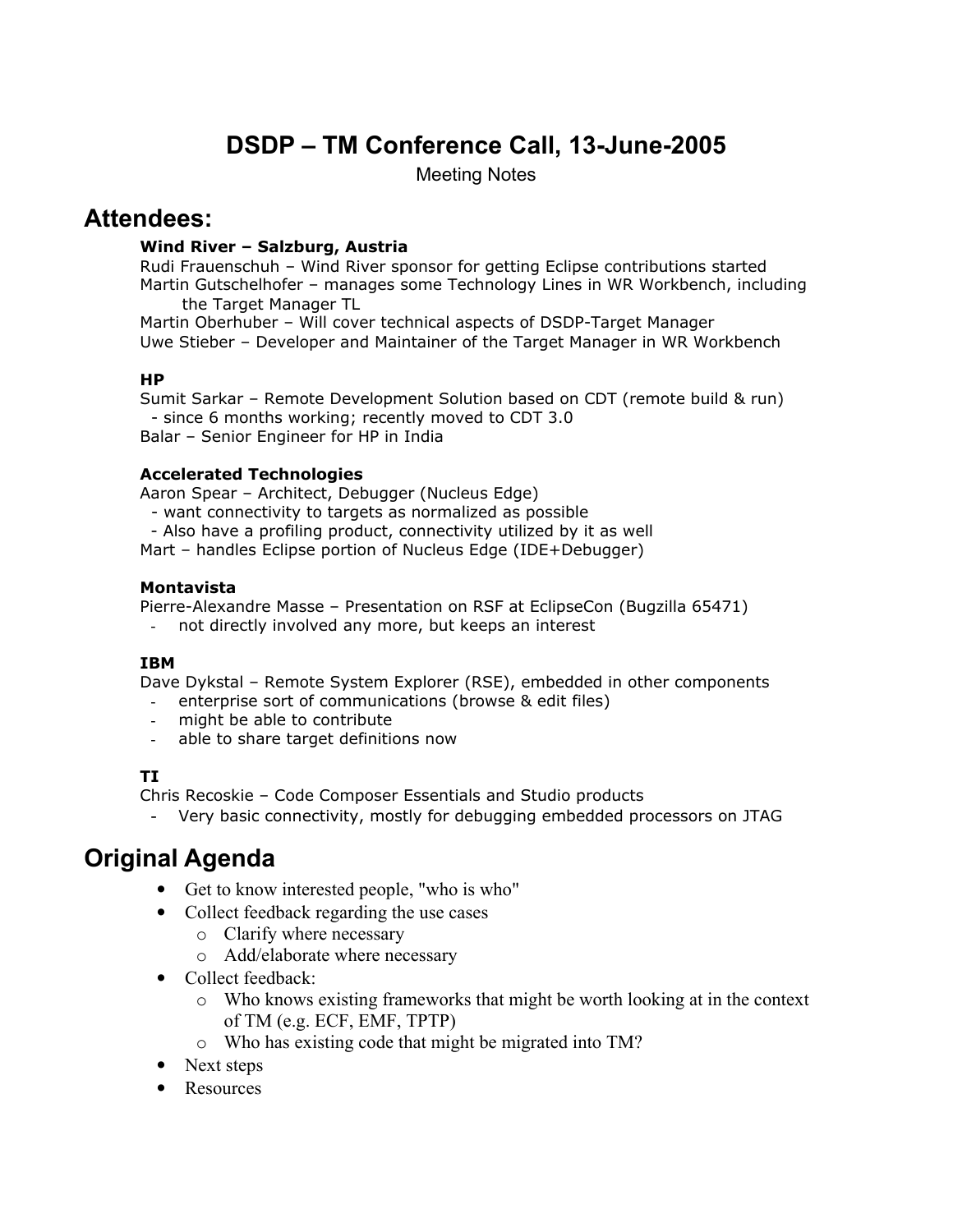# Meeting Notes

Rudi F. opens the call and asks attendees to introduce themselves (see attendee list above). There is no request for additional agenda items.

### Feedback regarding the Use Cases:

Martin O: The scope of the Use Case document was intended to be rather wider than smaller, to ensure that nothing is forgotten. Anybody except WR interested in "shared target" scenarios?

• Chris R: TI thought about doing shared targets some time, but no time so far.

Sumit S: Windows/UNIX File System Differences? E.g. fwd/backslash, Ctrl+M

- David D: Two aspects of File System Differences Name Mappings (No problem in a single virtual remote file system) and File Content (character encodings).
- Martin O: There are two possibilities for data transfer: via Protocol, and via path mappings for sharing a common file system. Wind River has experience with path mapping between Windows and UNIX systems. For "targets", only binary transfer is needed (possible via path mappings), for "host" type remote systems, text transfer will be an issue and needs to be considered.
- Should there be an abstract notion of what a file is, e.g. should modules loaded into memory via a JTAG connection be presented like a file system?
- Martin O: No, since loading into hardware needs more and different options than loading into a file system (e.g. absolute address, type of target memory). Loading into remote memory should be a separate service.

Sumit S: How to disable functionality when required services are not available on a remote machine, e.g. want to do remote build but have only FTP but no rlogin?

• Pierre-Alexandre M: In his implementation, there are abstract service types, e.g. a service type for remote command execution. Protocols can plug in to realize a service type, e.g. rlogin. When a required service type is not available, corresponding functionality is disabled.

Sumit S: Missing Use Case "Revoke Access" when a developer leaves a company. In the Example Data Structures, Reserved by/since/until is missing Date and Time.

Balar: Buffer packets on Remote Connections in order to ensure good performance?

• Martin O: Implementation details currently out of scope but might need to be considered.

Mart: Does the scope of the Target Management project just mean some modified Launch Configurations?

• Martin O: Launch Configurations are not appropriate when dealing with dynamic contexts on targets. Also, direct manipulations of hardware (reset emulator, download)… require data structures for target management that are outside the Launch Configurations. Wind River currently has a Target Management View in its Workbench. This will be carried forward to DSDP-TM.